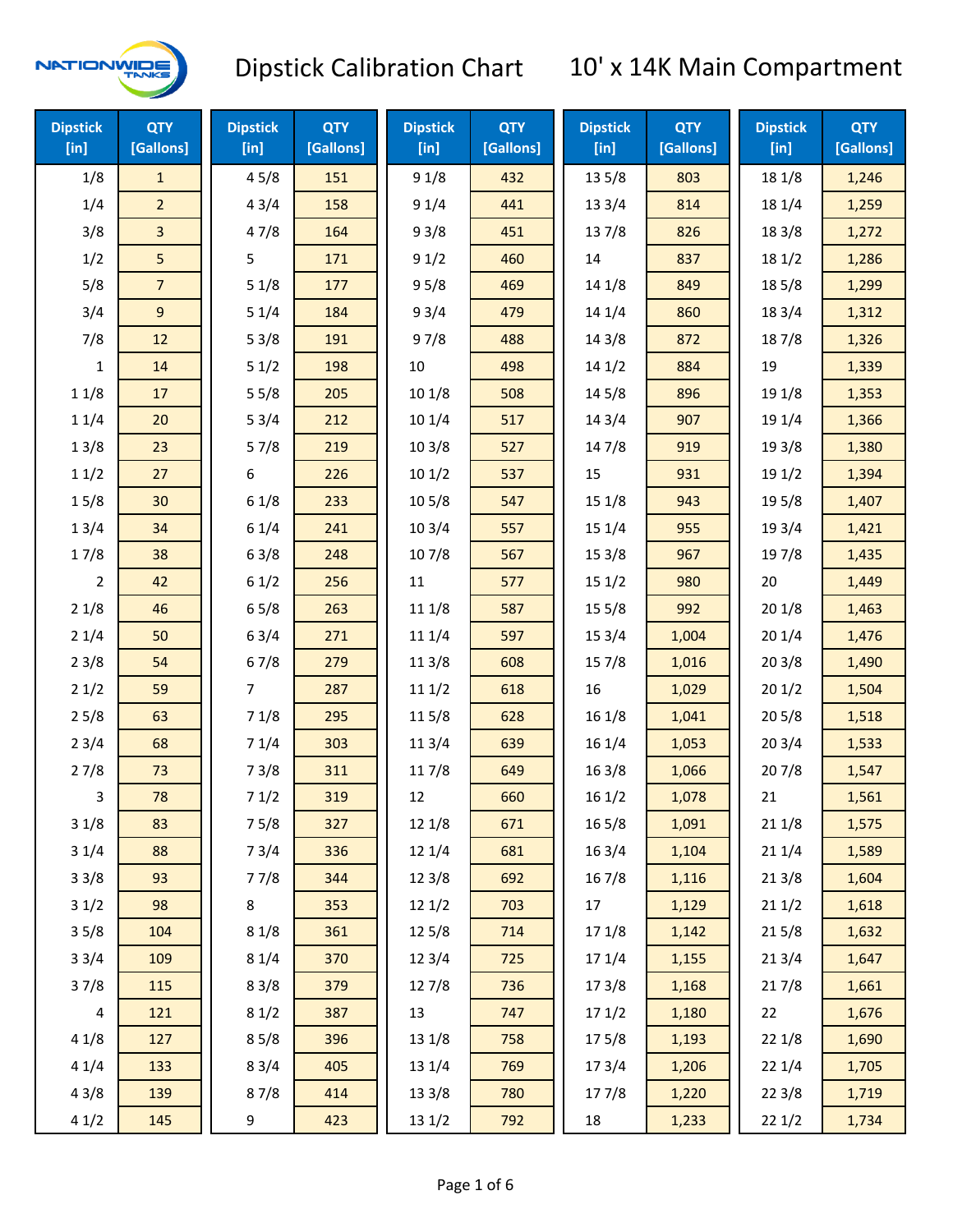

| <b>Dipstick</b><br>$[$ in] | <b>QTY</b><br>[Gallons] | <b>Dipstick</b><br>$[$ in] | <b>QTY</b><br>[Gallons] | <b>Dipstick</b><br>$[$ in] | <b>QTY</b><br>[Gallons] | <b>Dipstick</b><br>$[$ in] | <b>QTY</b><br>[Gallons] | <b>Dipstick</b><br>$[$ in] | <b>QTY</b><br>[Gallons] |
|----------------------------|-------------------------|----------------------------|-------------------------|----------------------------|-------------------------|----------------------------|-------------------------|----------------------------|-------------------------|
| 225/8                      | 1,749                   | 271/8                      | 2,303                   | 315/8                      | 2,900                   | 36 1/8                     | 3,532                   | 40 5/8                     | 4,195                   |
| 223/4                      | 1,764                   | 271/4                      | 2,319                   | 31 3/4                     | 2,917                   | 36 1/4                     | 3,550                   | 40 3/4                     | 4,214                   |
| 227/8                      | 1,778                   | 273/8                      | 2,335                   | 317/8                      | 2,934                   | 363/8                      | 3,568                   | 407/8                      | 4,232                   |
| 23                         | 1,793                   | 271/2                      | 2,351                   | 32                         | 2,951                   | 361/2                      | 3,587                   | 41                         | 4,251                   |
| 231/8                      | 1,808                   | 275/8                      | 2,367                   | 32 1/8                     | 2,968                   | $36\,5/8$                  | 3,605                   | 41 1/8                     | 4,270                   |
| 231/4                      | 1,823                   | 273/4                      | 2,383                   | 32 1/4                     | 2,985                   | 363/4                      | 3,623                   | 41 1/4                     | 4,289                   |
| 233/8                      | 1,838                   | 277/8                      | 2,399                   | 32 3/8                     | 3,003                   | 36 7/8                     | 3,641                   | 41 3/8                     | 4,308                   |
| 231/2                      | 1,853                   | 28                         | 2,416                   | 321/2                      | 3,020                   | 37                         | 3,659                   | 411/2                      | 4,327                   |
| 235/8                      | 1,868                   | 28 1/8                     | 2,432                   | 325/8                      | 3,037                   | 371/8                      | 3,677                   | 41 5/8                     | 4,345                   |
| 233/4                      | 1,883                   | 28 1/4                     | 2,448                   | 32 3/4                     | 3,055                   | 37 1/4                     | 3,695                   | 41 3/4                     | 4,364                   |
| 237/8                      | 1,898                   | 28 3/8                     | 2,464                   | 327/8                      | 3,072                   | 373/8                      | 3,714                   | 417/8                      | 4,383                   |
| 24                         | 1,913                   | 281/2                      | 2,481                   | 33                         | 3,089                   | 371/2                      | 3,732                   | 42                         | 4,402                   |
| 241/8                      | 1,928                   | 28 5/8                     | 2,497                   | 33 1/8                     | 3,107                   | 375/8                      | 3,750                   | 42 1/8                     | 4,421                   |
| 241/4                      | 1,943                   | 28 3/4                     | 2,514                   | 33 1/4                     | 3,124                   | 373/4                      | 3,768                   | 42 1/4                     | 4,440                   |
| 243/8                      | 1,959                   | 287/8                      | 2,530                   | 33 3/8                     | 3,142                   | 377/8                      | 3,787                   | 42 3/8                     | 4,459                   |
| 241/2                      | 1,974                   | 29                         | 2,547                   | 33 1/2                     | 3,159                   | 38                         | 3,805                   | 421/2                      | 4,478                   |
| 245/8                      | 1,989                   | 29 1/8                     | 2,563                   | 33 5/8                     | 3,177                   | 38 1/8                     | 3,823                   | 42 5/8                     | 4,497                   |
| 243/4                      | 2,005                   | 29 1/4                     | 2,580                   | 33 3/4                     | 3,194                   | 38 1/4                     | 3,842                   | 42 3/4                     | 4,516                   |
| 24 7/8                     | 2,020                   | 293/8                      | 2,596                   | 337/8                      | 3,212                   | 38 3/8                     | 3,860                   | 42 7/8                     | 4,535                   |
| 25                         | 2,035                   | 291/2                      | 2,613                   | 34                         | 3,229                   | 38 1/2                     | 3,879                   | 43                         | 4,554                   |
| 251/8                      | 2,051                   | 29 5/8                     | 2,629                   | 34 1/8                     | 3,247                   | 385/8                      | 3,897                   | 43 1/8                     | 4,573                   |
| 251/4                      | 2,066                   | 29 3/4                     | 2,646                   | 34 1/4                     | 3,265                   | 38 3/4                     | 3,916                   | 43 1/4                     | 4,593                   |
| 253/8                      | 2,082                   | 297/8                      | 2,663                   | 34 3/8                     | 3,282                   | 387/8                      | 3,934                   | 43 3/8                     | 4,612                   |
| 251/2                      | 2,097                   | 30                         | 2,679                   | 34 1/2                     | 3,300                   | 39                         | 3,953                   | 43 1/2                     | 4,631                   |
| 255/8                      | 2,113                   | 301/8                      | 2,696                   | 34 5/8                     | 3,318                   | 39 1/8                     | 3,971                   | 43 5/8                     | 4,650                   |
| 253/4                      | 2,129                   | 30 1/4                     | 2,713                   | 34 3/4                     | 3,336                   | 39 1/4                     | 3,990                   | 43 3/4                     | 4,669                   |
| 257/8                      | 2,144                   | 303/8                      | 2,730                   | 347/8                      | 3,353                   | 39 3/8                     | 4,008                   | 437/8                      | 4,688                   |
| 26                         | 2,160                   | 301/2                      | 2,747                   | 35                         | 3,371                   | 39 1/2                     | 4,027                   | 44                         | 4,707                   |
| 261/8                      | 2,176                   | 30 5/8                     | 2,764                   | 35 1/8                     | 3,389                   | 39 5/8                     | 4,045                   | 44 1/8                     | 4,727                   |
| 261/4                      | 2,191                   | 30 3/4                     | 2,780                   | 35 1/4                     | 3,407                   | 39 3/4                     | 4,064                   | 44 1/4                     | 4,746                   |
| 263/8                      | 2,207                   | 307/8                      | 2,797                   | 35 3/8                     | 3,425                   | 397/8                      | 4,083                   | 44 3/8                     | 4,765                   |
| 261/2                      | 2,223                   | 31                         | 2,814                   | 35 1/2                     | 3,443                   | 40                         | 4,101                   | 44 1/2                     | 4,784                   |
| 265/8                      | 2,239                   | 31 1/8                     | 2,831                   | 35 5/8                     | 3,460                   | 40 1/8                     | 4,120                   | 44 5/8                     | 4,804                   |
| 263/4                      | 2,255                   | 31 1/4                     | 2,848                   | 35 3/4                     | 3,478                   | 40 1/4                     | 4,139                   | 44 3/4                     | 4,823                   |
| 267/8                      | 2,271                   | 313/8                      | 2,865                   | 357/8                      | 3,496                   | 40 3/8                     | 4,157                   | 447/8                      | 4,842                   |
| 27                         | 2,287                   | 31 1/2                     | 2,882                   | 36                         | 3,514                   | 40 1/2                     | 4,176                   | 45                         | 4,862                   |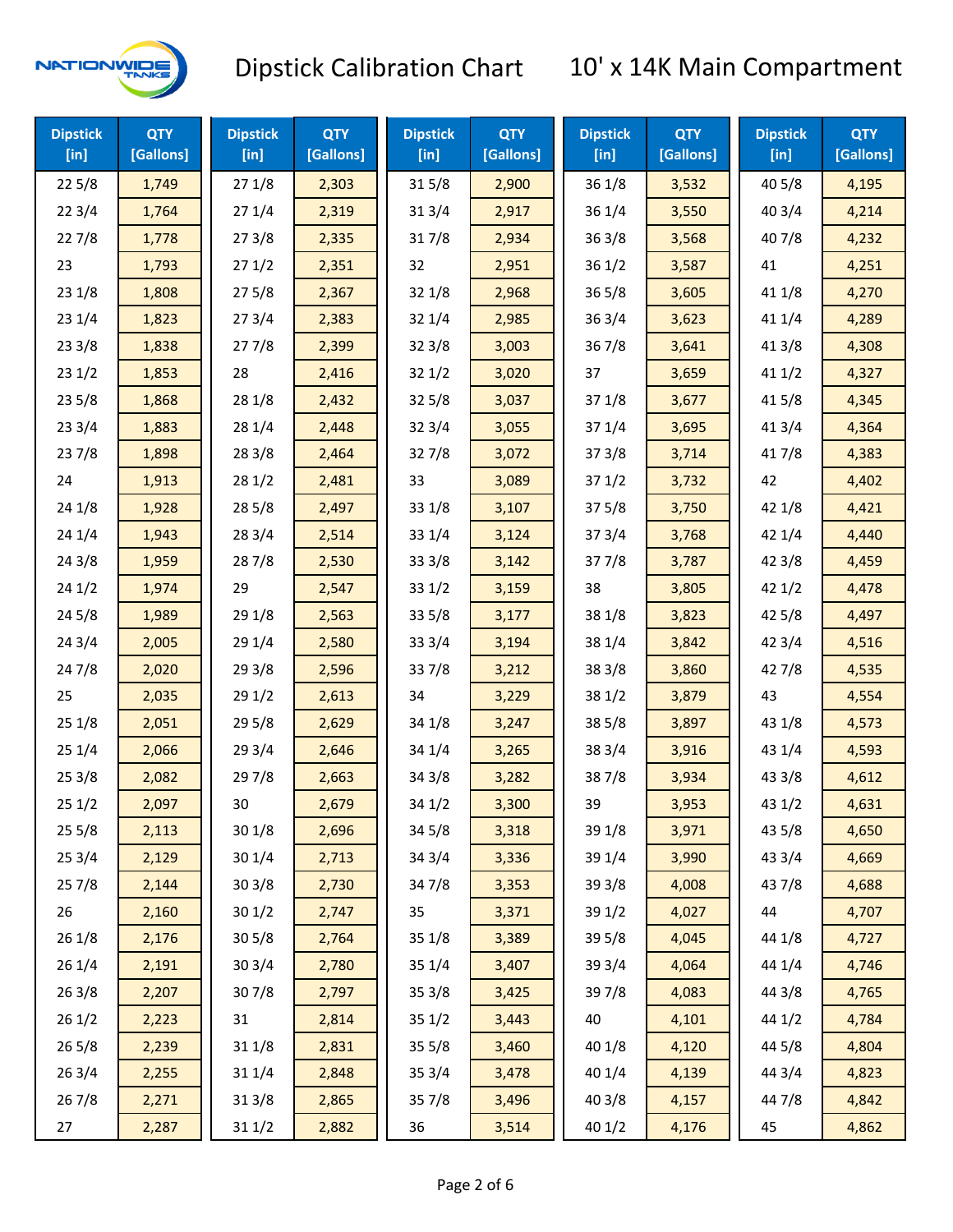

| <b>Dipstick</b><br>$[$ in] | <b>QTY</b><br>[Gallons] | <b>Dipstick</b><br>$[$ in] | <b>QTY</b><br>[Gallons] | <b>Dipstick</b><br>$[$ in] | <b>QTY</b><br>[Gallons] | <b>Dipstick</b><br>$[$ in] | <b>QTY</b><br>[Gallons] | <b>Dipstick</b><br>$[$ in] | <b>QTY</b><br>[Gallons] |
|----------------------------|-------------------------|----------------------------|-------------------------|----------------------------|-------------------------|----------------------------|-------------------------|----------------------------|-------------------------|
| 45 1/8                     | 4,881                   | 49 5/8                     | 5,585                   | 54 1/8                     | 6,301                   | 58 5/8                     | 7,024                   | 63 1/8                     | 7,749                   |
| 45 1/4                     | 4,900                   | 49 3/4                     | 5,605                   | 54 1/4                     | 6,321                   | 58 3/4                     | 7,045                   | 63 1/4                     | 7,770                   |
| 45 3/8                     | 4,920                   | 49 7/8                     | 5,624                   | 54 3/8                     | 6,341                   | 587/8                      | 7,065                   | 63 3/8                     | 7,790                   |
| 451/2                      | 4,939                   | 50                         | 5,644                   | 54 1/2                     | 6,361                   | 59                         | 7,085                   | 63 1/2                     | 7,810                   |
| 45 5/8                     | 4,958                   | 50 1/8                     | 5,664                   | 54 5/8                     | 6,381                   | 59 1/8                     | 7,105                   | 63 5/8                     | 7,830                   |
| 45 3/4                     | 4,978                   | 50 1/4                     | 5,684                   | 54 3/4                     | 6,401                   | 59 1/4                     | 7,125                   | 63 3/4                     | 7,850                   |
| 45 7/8                     | 4,997                   | 503/8                      | 5,704                   | 54 7/8                     | 6,421                   | 59 3/8                     | 7,145                   | 63 7/8                     | 7,870                   |
| 46                         | 5,017                   | 501/2                      | 5,723                   | 55                         | 6,441                   | 59 1/2                     | 7,165                   | 64                         | 7,890                   |
| 46 1/8                     | 5,036                   | 50 5/8                     | 5,743                   | 55 1/8                     | 6,462                   | 59 5/8                     | 7,186                   | 64 1/8                     | 7,910                   |
| 46 1/4                     | 5,055                   | 50 3/4                     | 5,763                   | 55 1/4                     | 6,482                   | 59 3/4                     | 7,206                   | 64 1/4                     | 7,930                   |
| 46 3/8                     | 5,075                   | 507/8                      | 5,783                   | 55 3/8                     | 6,502                   | 597/8                      | 7,226                   | 64 3/8                     | 7,950                   |
| 46 1/2                     | 5,094                   | 51                         | 5,803                   | 55 1/2                     | 6,522                   | 60                         | 7,246                   | 64 1/2                     | 7,970                   |
| 46 5/8                     | 5,114                   | 511/8                      | 5,823                   | 55 5/8                     | 6,542                   | 60 1/8                     | 7,266                   | 64 5/8                     | 7,991                   |
| 46 3/4                     | 5,133                   | 51 1/4                     | 5,842                   | 55 3/4                     | 6,562                   | 60 1/4                     | 7,286                   | 64 3/4                     | 8,011                   |
| 46 7/8                     | 5,153                   | 513/8                      | 5,862                   | 55 7/8                     | 6,582                   | 603/8                      | 7,307                   | 64 7/8                     | 8,031                   |
| 47                         | 5,172                   | 511/2                      | 5,882                   | 56                         | 6,602                   | 60 1/2                     | 7,327                   | 65                         | 8,051                   |
| 47 1/8                     | 5,192                   | 515/8                      | 5,902                   | 56 1/8                     | 6,622                   | 60 5/8                     | 7,347                   | 65 1/8                     | 8,071                   |
| 47 1/4                     | 5,211                   | 51 3/4                     | 5,922                   | 56 1/4                     | 6,642                   | 60 3/4                     | 7,367                   | 65 1/4                     | 8,091                   |
| 47 3/8                     | 5,231                   | 517/8                      | 5,942                   | 56 3/8                     | 6,662                   | 607/8                      | 7,387                   | 65 3/8                     | 8,111                   |
| 471/2                      | 5,251                   | 52                         | 5,962                   | 56 1/2                     | 6,682                   | 61                         | 7,407                   | 65 1/2                     | 8,131                   |
| 475/8                      | 5,270                   | 52 1/8                     | 5,982                   | 56 5/8                     | 6,703                   | 61 1/8                     | 7,427                   | 65 5/8                     | 8,151                   |
| 47 3/4                     | 5,290                   | 52 1/4                     | 6,002                   | 56 3/4                     | 6,723                   | 61 1/4                     | 7,448                   | 65 3/4                     | 8,171                   |
| 47 7/8                     | 5,309                   | 52 3/8                     | 6,021                   | 56 7/8                     | 6,743                   | 61 3/8                     | 7,468                   | 65 7/8                     | 8,191                   |
| 48                         | 5,329                   | 521/2                      | 6,041                   | 57                         | 6,763                   | 611/2                      | 7,488                   | 66                         | 8,211                   |
| 48 1/8                     | 5,349                   | 525/8                      | 6,061                   | 57 1/8                     | 6,783                   | 615/8                      | 7,508                   | 66 1/8                     | 8,231                   |
| 48 1/4                     | 5,368                   | 52 3/4                     | 6,081                   | 57 1/4                     | 6,803                   | 613/4                      | 7,528                   | 66 1/4                     | 8,251                   |
| 48 3/8                     | 5,388                   | 527/8                      | 6,101                   | 57 3/8                     | 6,823                   | 617/8                      | 7,548                   | 66 3/8                     | 8,271                   |
| 48 1/2                     | 5,407                   | 53                         | 6,121                   | 571/2                      | 6,843                   | 62                         | 7,568                   | 66 1/2                     | 8,291                   |
| 48 5/8                     | 5,427                   | 53 1/8                     | 6,141                   | 57 5/8                     | 6,863                   | 62 1/8                     | 7,588                   | 66 5/8                     | 8,311                   |
| 48 3/4                     | 5,447                   | 53 1/4                     | 6,161                   | 573/4                      | 6,884                   | 621/4                      | 7,609                   | 66 3/4                     | 8,331                   |
| 487/8                      | 5,467                   | 53 3/8                     | 6,181                   | 577/8                      | 6,904                   | 62 3/8                     | 7,629                   | 667/8                      | 8,351                   |
| 49                         | 5,486                   | 53 1/2                     | 6,201                   | 58                         | 6,924                   | 62 1/2                     | 7,649                   | 67                         | 8,371                   |
| 49 1/8                     | 5,506                   | 53 5/8                     | 6,221                   | 58 1/8                     | 6,944                   | 62 5/8                     | 7,669                   | 671/8                      | 8,391                   |
| 49 1/4                     | 5,526                   | 53 3/4                     | 6,241                   | 58 1/4                     | 6,964                   | 62 3/4                     | 7,689                   | 67 1/4                     | 8,411                   |
| 49 3/8                     | 5,545                   | 537/8                      | 6,261                   | 58 3/8                     | 6,984                   | 627/8                      | 7,709                   | 67 3/8                     | 8,431                   |
| 49 1/2                     | 5,565                   | 54                         | 6,281                   | 58 1/2                     | 7,004                   | 63                         | 7,729                   | 67 1/2                     | 8,451                   |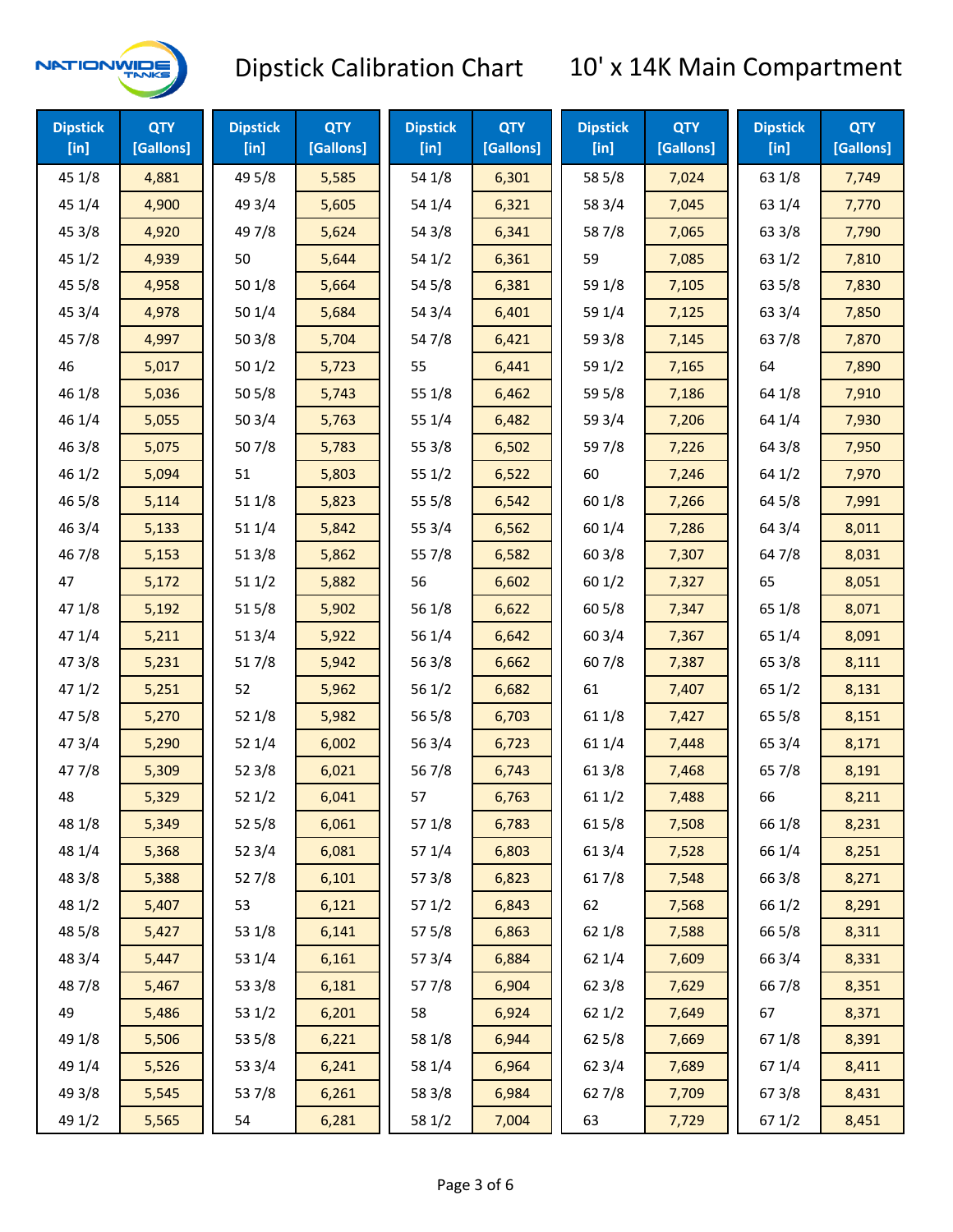

| <b>Dipstick</b><br>$[$ in] | <b>QTY</b><br>[Gallons] | <b>Dipstick</b><br>$[$ in] | <b>QTY</b><br>[Gallons] | <b>Dipstick</b><br>$[$ in] | <b>QTY</b><br>[Gallons] | <b>Dipstick</b><br>$[$ in] | <b>QTY</b><br>[Gallons] | <b>Dipstick</b><br>[in] | <b>QTY</b><br>[Gallons] |
|----------------------------|-------------------------|----------------------------|-------------------------|----------------------------|-------------------------|----------------------------|-------------------------|-------------------------|-------------------------|
| 675/8                      | 8,471                   | 72 1/8                     | 9,183                   | 765/8                      | 9,880                   | 81 1/8                     | 10,558                  | 855/8                   | 11,210                  |
| 67 3/4                     | 8,491                   | 72 1/4                     | 9,202                   | 763/4                      | 9,900                   | 81 1/4                     | 10,577                  | 85 3/4                  | 11,227                  |
| 677/8                      | 8,511                   | 72 3/8                     | 9,222                   | 767/8                      | 9,919                   | 81 3/8                     | 10,595                  | 85 7/8                  | 11,245                  |
| 68                         | 8,530                   | 721/2                      | 9,242                   | 77                         | 9,938                   | 811/2                      | 10,613                  | 86                      | 11,263                  |
| 68 1/8                     | 8,550                   | 725/8                      | 9,261                   | 77 1/8                     | 9,957                   | 815/8                      | 10,632                  | 86 1/8                  | 11,280                  |
| 68 1/4                     | 8,570                   | 72 3/4                     | 9,281                   | 77 1/4                     | 9,976                   | 813/4                      | 10,650                  | 86 1/4                  | 11,298                  |
| 68 3/8                     | 8,590                   | 727/8                      | 9,300                   | 77 3/8                     | 9,995                   | 817/8                      | 10,669                  | 86 3/8                  | 11,315                  |
| 68 1/2                     | 8,610                   | 73                         | 9,320                   | 771/2                      | 10,014                  | 82                         | 10,687                  | 86 1/2                  | 11,333                  |
| 68 5/8                     | 8,630                   | 73 1/8                     | 9,339                   | 775/8                      | 10,033                  | 82 1/8                     | 10,705                  | 86 5/8                  | 11,350                  |
| 68 3/4                     | 8,650                   | 73 1/4                     | 9,359                   | 773/4                      | 10,052                  | 82 1/4                     | 10,724                  | 86 3/4                  | 11,368                  |
| 687/8                      | 8,670                   | 73 3/8                     | 9,378                   | 777/8                      | 10,071                  | 82 3/8                     | 10,742                  | 867/8                   | 11,385                  |
| 69                         | 8,689                   | 73 1/2                     | 9,398                   | 78                         | 10,090                  | 821/2                      | 10,760                  | 87                      | 11,403                  |
| 69 1/8                     | 8,709                   | 73 5/8                     | 9,417                   | 78 1/8                     | 10,109                  | 825/8                      | 10,778                  | 871/8                   | 11,420                  |
| 69 1/4                     | 8,729                   | 73 3/4                     | 9,437                   | 78 1/4                     | 10,128                  | 82 3/4                     | 10,797                  | 871/4                   | 11,438                  |
| 69 3/8                     | 8,749                   | 737/8                      | 9,456                   | 78 3/8                     | 10,147                  | 827/8                      | 10,815                  | 87 3/8                  | 11,455                  |
| 69 1/2                     | 8,769                   | 74                         | 9,476                   | 78 1/2                     | 10,166                  | 83                         | 10,833                  | 871/2                   | 11,472                  |
| 69 5/8                     | 8,789                   | 74 1/8                     | 9,495                   | 78 5/8                     | 10,184                  | 83 1/8                     | 10,851                  | 875/8                   | 11,489                  |
| 69 3/4                     | 8,808                   | 74 1/4                     | 9,514                   | 78 3/4                     | 10,203                  | 83 1/4                     | 10,869                  | 87 3/4                  | 11,507                  |
| 697/8                      | 8,828                   | 74 3/8                     | 9,534                   | 787/8                      | 10,222                  | 83 3/8                     | 10,888                  | 877/8                   | 11,524                  |
| 70                         | 8,848                   | 74 1/2                     | 9,553                   | 79                         | 10,241                  | 83 1/2                     | 10,906                  | 88                      | 11,541                  |
| 70 1/8                     | 8,868                   | 74 5/8                     | 9,573                   | 79 1/8                     | 10,260                  | 83 5/8                     | 10,924                  | 88 1/8                  | 11,558                  |
| 70 1/4                     | 8,888                   | 74 3/4                     | 9,592                   | 79 1/4                     | 10,279                  | 83 3/4                     | 10,942                  | 88 1/4                  | 11,575                  |
| 70 3/8                     | 8,907                   | 747/8                      | 9,611                   | 79 3/8                     | 10,297                  | 837/8                      | 10,960                  | 88 3/8                  | 11,593                  |
| 70 1/2                     | 8,927                   | 75                         | 9,631                   | 79 1/2                     | 10,316                  | 84                         | 10,978                  | 88 1/2                  | 11,610                  |
| 70 5/8                     | 8,947                   | 75 1/8                     | 9,650                   | 79 5/8                     | 10,335                  | 84 1/8                     | 10,996                  | 88 5/8                  | 11,627                  |
| 70 3/4                     | 8,967                   | 75 1/4                     | 9,669                   | 79 3/4                     | 10,354                  | 84 1/4                     | 11,014                  | 88 3/4                  | 11,644                  |
| 70 7/8                     | 8,986                   | 75 3/8                     | 9,688                   | 79 7/8                     | 10,372                  | 84 3/8                     | 11,032                  | 887/8                   | 11,661                  |
| 71                         | 9,006                   | 75 1/2                     | 9,708                   | 80                         | 10,391                  | 84 1/2                     | 11,050                  | 89                      | 11,678                  |
| 71 1/8                     | 9,026                   | 75 5/8                     | 9,727                   | 80 1/8                     | 10,410                  | 845/8                      | 11,067                  | 89 1/8                  | 11,695                  |
| 71 1/4                     | 9,045                   | 75 3/4                     | 9,746                   | 80 1/4                     | 10,428                  | 84 3/4                     | 11,085                  | 89 1/4                  | 11,712                  |
| 713/8                      | 9,065                   | 75 7/8                     | 9,765                   | 803/8                      | 10,447                  | 847/8                      | 11,103                  | 89 3/8                  | 11,729                  |
| 71 1/2                     | 9,085                   | 76                         | 9,785                   | 80 1/2                     | 10,465                  | 85                         | 11,121                  | 89 1/2                  | 11,745                  |
| 715/8                      | 9,104                   | 76 1/8                     | 9,804                   | 80 5/8                     | 10,484                  | 85 1/8                     | 11,139                  | 89 5/8                  | 11,762                  |
| 713/4                      | 9,124                   | 76 1/4                     | 9,823                   | 80 3/4                     | 10,503                  | 85 1/4                     | 11,157                  | 89 3/4                  | 11,779                  |
| 717/8                      | 9,144                   | 763/8                      | 9,842                   | 807/8                      | 10,521                  | 85 3/8                     | 11,174                  | 897/8                   | 11,796                  |
| 72                         | 9,163                   | 76 1/2                     | 9,861                   | 81                         | 10,540                  | 85 1/2                     | 11,192                  | 90                      | 11,813                  |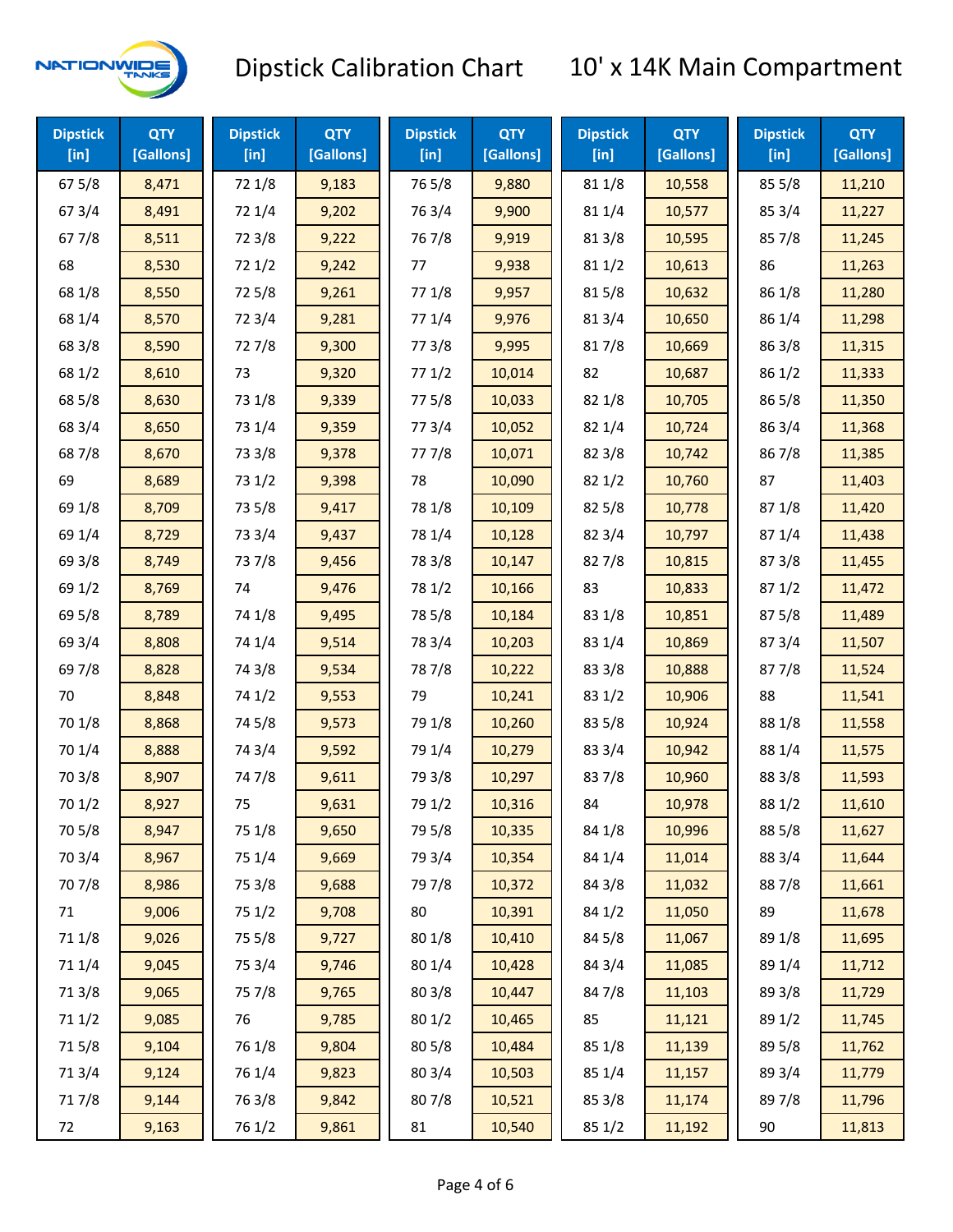

| <b>Dipstick</b><br>[in] | <b>QTY</b><br>[Gallons] | <b>Dipstick</b><br>[in] | <b>QTY</b><br>[Gallons] | <b>Dipstick</b><br>[in] | <b>QTY</b><br>[Gallons] | <b>Dipstick</b><br>[in] | <b>QTY</b><br>[Gallons] | <b>Dipstick</b><br>[in] | <b>QTY</b><br>[Gallons] |
|-------------------------|-------------------------|-------------------------|-------------------------|-------------------------|-------------------------|-------------------------|-------------------------|-------------------------|-------------------------|
| 90 1/8                  | 11,829                  | 94 5/8                  | 12,410                  | 99 1/8                  | 12,945                  | 103 5/8                 | 13,426                  | 108 1/8                 | 13,843                  |
| 90 1/4                  | 11,846                  | 94 3/4                  | 12,426                  | 99 1/4                  | 12,960                  | 103 3/4                 | 13,439                  | 108 1/4                 | 13,853                  |
| 903/8                   | 11,863                  | 947/8                   | 12,441                  | 99 3/8                  | 12,974                  | 103 7/8                 | 13,451                  | 108 3/8                 | 13,864                  |
| 901/2                   | 11,879                  | 95                      | 12,457                  | 99 1/2                  | 12,988                  | 104                     | 13,464                  | 108 1/2                 | 13,874                  |
| 905/8                   | 11,896                  | 95 1/8                  | 12,472                  | 99 5/8                  | 13,002                  | 104 1/8                 | 13,476                  | 108 5/8                 | 13,884                  |
| 90 3/4                  | 11,913                  | 95 1/4                  | 12,488                  | 99 3/4                  | 13,016                  | 104 1/4                 | 13,488                  | 108 3/4                 | 13,895                  |
| 907/8                   | 11,929                  | 95 3/8                  | 12,503                  | 997/8                   | 13,030                  | 104 3/8                 | 13,500                  | 108 7/8                 | 13,905                  |
| 91                      | 11,946                  | 95 1/2                  | 12,518                  | 100                     | 13,043                  | 1041/2                  | 13,513                  | 109                     | 13,915                  |
| 91 1/8                  | 11,962                  | 95 5/8                  | 12,534                  | 100 1/8                 | 13,057                  | 104 5/8                 | 13,525                  | 109 1/8                 | 13,925                  |
| 91 1/4                  | 11,979                  | 95 3/4                  | 12,549                  | 100 1/4                 | 13,071                  | 104 3/4                 | 13,537                  | 109 1/4                 | 13,935                  |
| 913/8                   | 11,995                  | 95 7/8                  | 12,564                  | 100 3/8                 | 13,085                  | 104 7/8                 | 13,549                  | 109 3/8                 | 13,945                  |
| 91 1/2                  | 12,011                  | 96                      | 12,579                  | 1001/2                  | 13,099                  | 105                     | 13,561                  | 109 1/2                 | 13,955                  |
| 915/8                   | 12,028                  | 96 1/8                  | 12,594                  | 100 5/8                 | 13,112                  | 105 1/8                 | 13,573                  | 109 5/8                 | 13,965                  |
| 913/4                   | 12,044                  | 96 1/4                  | 12,609                  | 100 3/4                 | 13,126                  | 105 1/4                 | 13,585                  | 109 3/4                 | 13,975                  |
| 917/8                   | 12,060                  | 963/8                   | 12,624                  | 100 7/8                 | 13,139                  | 105 3/8                 | 13,596                  | 109 7/8                 | 13,984                  |
| 92                      | 12,077                  | 96 1/2                  | 12,639                  | 101                     | 13,153                  | 105 1/2                 | 13,608                  | 110                     | 13,994                  |
| 92 1/8                  | 12,093                  | 96 5/8                  | 12,654                  | 101 1/8                 | 13,166                  | 105 5/8                 | 13,620                  | 110 1/8                 | 14,004                  |
| 92 1/4                  | 12,109                  | 96 3/4                  | 12,669                  | 101 1/4                 | 13,180                  | 105 3/4                 | 13,632                  | 110 1/4                 | 14,013                  |
| 92 3/8                  | 12,125                  | 967/8                   | 12,684                  | 101 3/8                 | 13,193                  | 105 7/8                 | 13,643                  | 110 3/8                 | 14,023                  |
| 921/2                   | 12,141                  | 97                      | 12,699                  | 1011/2                  | 13,207                  | 106                     | 13,655                  | 110 1/2                 | 14,032                  |
| 925/8                   | 12,157                  | 97 1/8                  | 12,714                  | 101 5/8                 | 13,220                  | 106 1/8                 | 13,666                  | 110 5/8                 | 14,041                  |
| 92 3/4                  | 12,173                  | 97 1/4                  | 12,729                  | 101 3/4                 | 13,233                  | 106 1/4                 | 13,678                  | 110 3/4                 | 14,051                  |
| 927/8                   | 12,189                  | 973/8                   | 12,743                  | 101 7/8                 | 13,246                  | 106 3/8                 | 13,689                  | 110 7/8                 | 14,060                  |
| 93                      | 12,205                  | 971/2                   | 12,758                  | 102                     | 13,259                  | 106 1/2                 | 13,700                  | 111                     | 14,069                  |
| 93 1/8                  | 12,221                  | 97 5/8                  | 12,773                  | 102 1/8                 | 13,273                  | 106 5/8                 | 13,712                  | 111 1/8                 | 14,078                  |
| 93 1/4                  | 12,237                  | 973/4                   | 12,787                  | 102 1/4                 | 13,286                  | 106 3/4                 | 13,723                  | 111 1/4                 | 14,087                  |
| 93 3/8                  | 12,253                  | 977/8                   | 12,802                  | 102 3/8                 | 13,299                  | 106 7/8                 | 13,734                  | 111 3/8                 | 14,096                  |
| 93 1/2                  | 12,269                  | 98                      | 12,816                  | 1021/2                  | 13,312                  | 107                     | 13,745                  | 111 1/2                 | 14,105                  |
| 93 5/8                  | 12,285                  | 98 1/8                  | 12,831                  | 102 5/8                 | 13,325                  | 107 1/8                 | 13,756                  | 111 5/8                 | 14,114                  |
| 93 3/4                  | 12,301                  | 98 1/4                  | 12,845                  | 102 3/4                 | 13,337                  | 107 1/4                 | 13,767                  | 111 3/4                 | 14,122                  |
| 937/8                   | 12,317                  | 98 3/8                  | 12,860                  | 102 7/8                 | 13,350                  | 1073/8                  | 13,778                  | 111 7/8                 | 14,131                  |
| 94                      | 12,332                  | 98 1/2                  | 12,874                  | 103                     | 13,363                  | 1071/2                  | 13,789                  | 112                     | 14,139                  |
| 94 1/8                  | 12,348                  | 98 5/8                  | 12,888                  | 103 1/8                 | 13,376                  | 1075/8                  | 13,800                  | 112 1/8                 | 14,148                  |
| 94 1/4                  | 12,364                  | 98 3/4                  | 12,903                  | 103 1/4                 | 13,388                  | 107 3/4                 | 13,811                  | 112 1/4                 | 14,156                  |
| 94 3/8                  | 12,379                  | 987/8                   | 12,917                  | 103 3/8                 | 13,401                  | 1077/8                  | 13,821                  | 112 3/8                 | 14,165                  |
| 94 1/2                  | 12,395                  | 99                      | 12,931                  | 103 1/2                 | 13,414                  | 108                     | 13,832                  | 112 1/2                 | 14,173                  |